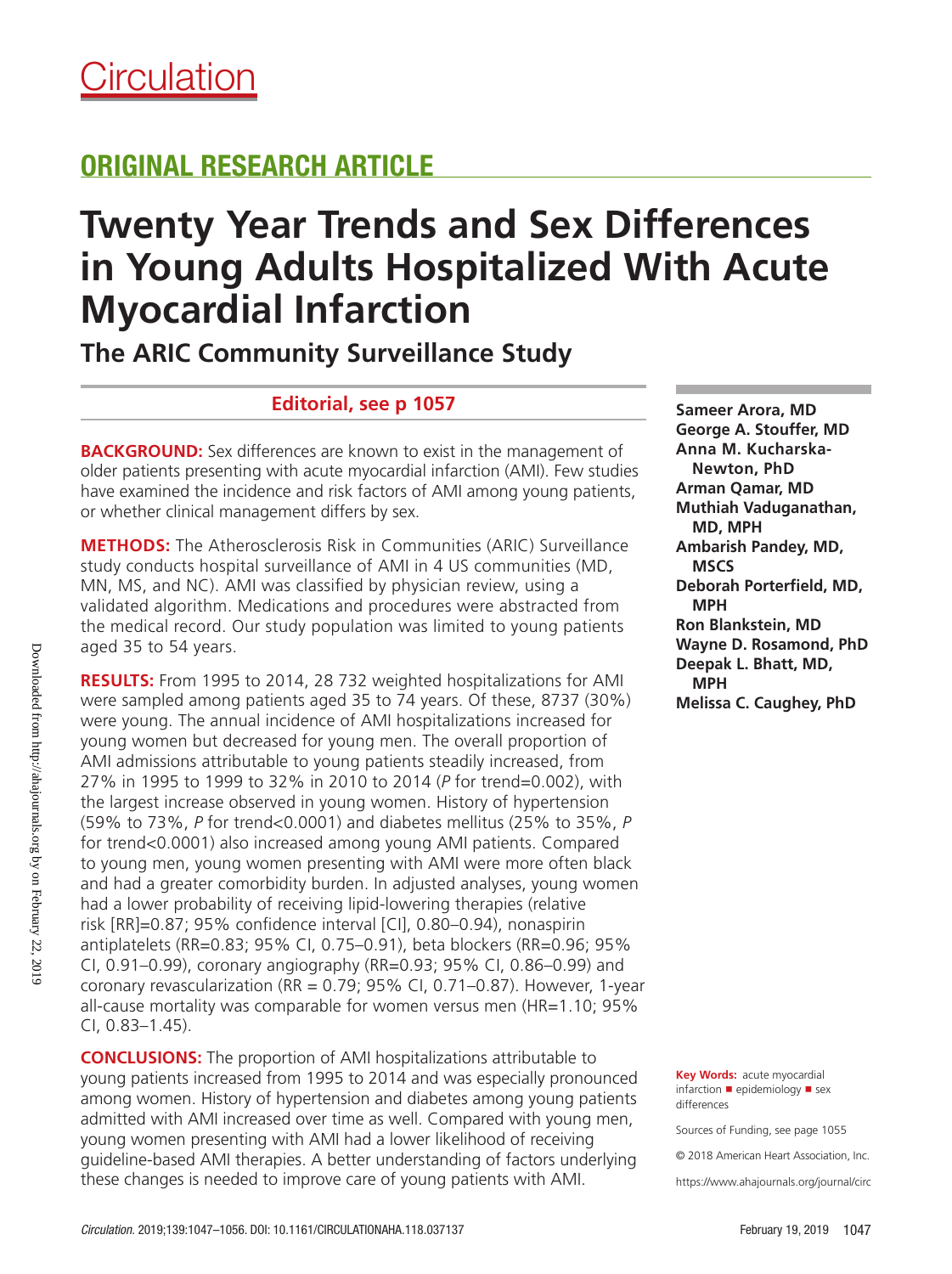ORIGINAL RESEARCH ORIGINAL RESEARCH<br>Article

## **Clinical Perspective**

## **What Is New?**

- In this community-based surveillance spanning 2 decades, the proportion of acute myocardial infarction hospitalizations attributable to young patients increased and was most pronounced among women.
- This trend parallels an increase in cardiovascular risk factors, including hypertension and diabetes mellitus, among young patients hospitalized with acute myocardial infarction.
- Relative to young men, young women had a higher comorbidity burden, and a lesser likelihood of undergoing an invasive strategy or being managed with guideline-based acute myocardial infarction medications.

## **What Are the Clinical Implications?**

- An integrated, multifaceted approach is needed to promote effective primordial, primary, and secondary prevention strategies among at-risk women.
- Clinical trials designed specifically for women are required to understand further the distinct cardiovascular risk profile and to define treatment pathways in women.
- Expanding initiatives such as the American Heart Association Go Red for Women campaign to increase awareness about cardiovascular disease risk in women through media and other outlets should also be encouraged.

Ithough there has been a dramatic decrease in<br>
mortality from coronary artery disease over the<br>
past 4 decades in the United States, this favora-<br>
ble trond does not appear to extend to young adults osmortality from coronary artery disease over the ble trend does not appear to extend to young adults, especially younger women.1,2 Similarly, acute myocardial infarction (AMI) hospitalizations among young adults have not declined,<sup>2</sup> highlighting the need to investigate AMI in the young, a demographic group often overlooked in cardiovascular research. An increasing prevalence of obesity, cardiometabolic risk factors, and adverse health behaviors have been postulated to contribute to the observed plateau in life expectancy in the United States<sup>3,4</sup> and other countries. 5 Greater burden of cardiometabolic risk factors may also lead to earlier incidence of AMI at a younger age. Previous investigations from the Atherosclerosis Risk in Communities (ARIC) study have reported a decline in AMI incidence among adults aged 35-74 years from 1987 to 2008.<sup>6</sup> In the present investigation, we examine contemporary trends in the incidence of AMI admissions among young women and men (aged 35-54 years), who were sampled from 21 hospitals by the ARIC Surveillance study from 1995 to 2014. We also examine whether clinical management and mortality differ by sex in young patients with AMI. Although sex differences in AMI management have been well-described in older populations, $7,8$  it is uncertain whether this trend extends to younger patients presenting with AMI.

## **METHODS**

## **ARIC Study Community Surveillance**

The ARIC study's data and materials are publicly available.<sup>9</sup> As previously described<sup>6,10</sup> the ARIC study has conducted community surveillance of hospitalizations for AMI in 4 geographically-defined regions of the United States (Forsyth County, North Carolina; Washington County, Maryland; Jackson, Mississippi; and 8 Northwest suburbs of Minneapolis, Minnesota). All surveillance protocols were approved by local Institutional Review Boards. Informed consent was not required, because data were anonymized by redacting personal identifiers. Community residents aged 35 to 74 years were considered eligible for surveillance in 1987 to 2004, with eligibility expanded to 35 to 84 years from 2005 to 2014. Hospitalizations were randomly sampled among strata based on race, sex, ARIC community, and International Classification of Diseases, Ninth Revision, Clinical Modification (ICD-9-CM) discharge codes: 402, 410 to 414, 427, 428 and 518.4. The underlying population size of residents within the 4 ARIC Communities was interpolated and extrapolated from the US Census population estimates, as previously described.<sup>6</sup> For the purposes of this analysis, we considered patients aged 35 to 54 years to be "young", a cutpoint consistent with prior studies<sup>2</sup> and representative of the lower half of the original age distribution sampled in ARIC. Importantly, hospitalizations were not sampled within any particular strata of age, provided that cases were aged 35 to 74 in 1987 to 2004, and aged 35 to 84 in 2005 to 2014. Our analysis was limited to young patients (35–54 years old), with the proportion of AMI hospitalizations attributable to young patients estimated from the total sample of AMI patients aged 35 to 74 years. We excluded patients 75 to 85 years of age as this age group was only sampled between years 2005 to 2014.

## **Clinical Covariates and Demographic Data**

Clinical and demographic data were collected from the hospital record by trained abstractors, using physician notes, laboratory reports, patient histories, and discharge summaries. Diabetes mellitus was defined by documented history of diabetes mellitus or glucose-lowering therapy use. Hypertension was defined by documented hypertension in the medical record.

## **Electrocardiography**

The first, third, and the last 12-lead electrocardiograms (ECG) over the course of hospitalization were obtained from the medical record and coded electronically at the Minneapolis ECG Reading Center.11

## **Chest Pain**

Presence of chest pain was abstracted from the medical record, with origin determined by review of physician notes. Any mention of substernal pressure, tightness, or pain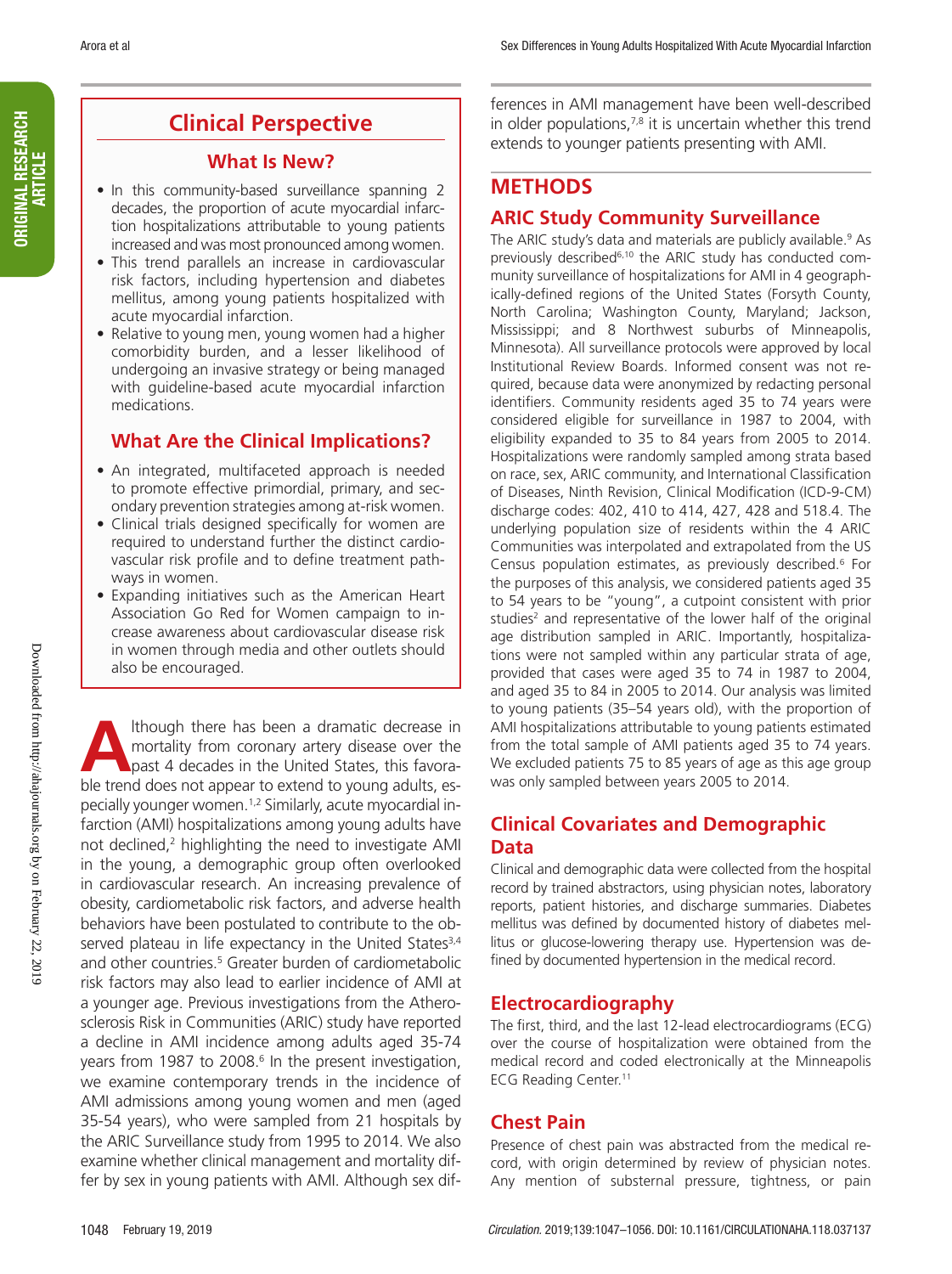precipitated by exertion or excitement was considered evidence of chest pain of cardiac origin. Chest pain specified in the physician notes as "unknown origin" or "undiagnosed" was considered "unknown."

## **AMI Classification**

As previously described,<sup>10,11</sup> events were classified by the ARIC study as definite, probable, suspected, or no MI, based on ECG evidence (evolving diagnostic, diagnostic, evolving ST-segment/T-wave changes, equivocal, or absent/uncodable), presence of chest pain, and cardiac biomarkers (which were considered "abnormal" if ≥2x the upper limit of normal (ULN), and "equivocal" if exceeding the ULN but <2x the ULN).<sup>6</sup> Classification criteria remained constant over the study period and are detailed in the ARIC Study surveillance manual.<sup>12</sup> Classification of an event as definite or probable AMI required the presence of at least 1 of the following: (1) evolving diagnostic ECG pattern; (2) diagnostic ECG pattern and abnormal biomarkers; (3) cardiac pain and abnormal biomarkers; (4) cardiac pain and equivocal biomarkers with evolving ST-segment/ T-wave pattern or diagnostic ECG pattern; or (5) abnormal biomarkers with evolving ST-segment/T-wave pattern.

## **Biomarkers**

Laboratory values for biomarkers of cardiac injury were recorded for the first 4 days of hospitalization. The laboratoryspecified ULN was recorded, and biomarker values were abstracted chronologically, recording up to 3 measurements per day.

## **Medical Therapies**

Medications were recorded if administered during hospitalization or prescribed at hospital discharge. Aspirin required routine rather than *pro re nata* administration for abstraction. Nonaspirin antiplatelet therapy was recorded as a single category and included P2Y<sub>12</sub> inhibitors (cangrelor, clopidogrel, prasugrel, ticagrelor, ticlopidine), glycoprotein IIb/IIIa inhibitors (abciximab, eptifibatide, tirofiban), phosphodiesterase 3 inhibitors (cilostazol), phosphodiesterase 5 inhibitors (dipyridamole), and protease-activated receptor-1 antagonists (vorapaxar). Beta blockers included  $\boldsymbol{\beta}_1$  adrenergic antagonists. Angiotensinconverting enzyme inhibitors and angiotensin II receptor blockers (ACEi/ARB) were recorded as a single category. Lipidlowering agents included statins, niacin, and fibrates.

#### **Procedures**

Echocardiography, stress testing, angiography and revascularization procedures were abstracted from the medical record. Echocardiography included transthoracic and transesophageal echocardiograms. Stress testing included exercise testing (treadmill or bicycle ergometer), stress echocardiography, cardiac stress MRI, and nuclear stress tests. Revascularization included percutaneous coronary intervention or coronary artery bypass graft surgery.

## **Mortality Outcomes**

In-hospital, 28-day, and 1-year mortality were ascertained by the ARIC Study, which linked hospitalizations with the

National Death Index. Cardiovascular death was defined by death due to "diseases of the circulatory system" (ICD-9 codes 390–459 and ICD-10 codes I00-I99).

## **Statistical Analysis**

All statistical analyses were carried out using SAS 9.4 (SAS Institute; Cary, NC). Statistical tests and models accounted for the stratified sampling design and were weighted by the inverse of the sampling probability.<sup>13</sup> Continuous variables were assessed for normality and compared using the difference in least square means from weighted linear regression. Categorical variables were compared using Rao-Scott  $\chi^2$  tests. The annual incidence of AMI hospitalizations among young patients was calculated by dividing the weighted number of sampled AMI hospitalizations by the total number of ARIC residents aged 35 to 54 years. Although the ARIC study expanded the sampling to include patients aged 75 to 84 from 2005 to 2014, we analyzed the percentage of young community residents relative to the total population of 35- to 74-year-old residents of the ARIC communities. Similarly, the proportion of AMI hospitalizations attributable to young patients was examined among 35- to 74-year-old patients admitted with AMI across all years of observation. Trends over time were visually plotted and analyzed across 5-year intervals (1995–1999, 2000–2004, 2005–2009, 2010–2014) using logistic regression, with year categories regressed as an ordinal variable. Trends in the prevalence of cardiovascular risk factors were limited to comorbidities routinely abstracted across all study periods.

Among young patients, the relative probabilities of women versus men receiving guideline-directed AMI medications (aspirin, other antiplatelets, beta blockers, and lipid-lowering medications) or undergoing invasive procedures (angiography and revascularization) were compared in 5-year intervals and in the aggregate. Associations were derived from multivariable logistic regression, with odds ratios converted into relative risks (RR) and 95% confidence intervals (CI).<sup>14</sup> Models were adjusted for race, geographic region, and year of admission. As sensitivity analyses, we also stratified the models by race, limited the population to patients with first-occurring AMI, and additionally adjusted for comorbidities and complications (diabetes mellitus, acute heart failure/pulmonary edema, ventricular fibrillation, cardiac arrest, and cardiogenic shock). One-year all-cause mortality was compared between young women and men using multivariable Cox regression, adjusted for race, geographic location, and year of admission.

## **RESULTS**

The annual incidence of AMI hospitalizations decreased from 1995 to 2014 among male ARIC community residents aged 35 to 54. In contrast, a declining incidence of AMI hospitalizations was not observed for women aged 35 to 54 (Figure 1A). Evidence of population aging was noted for both sexes, with the percentage of ARIC community residents aged 35 to 54 declining over time relative to the entire population of 35 to 74-yearold residents (Figure 1B). However, the annual proportion of AMI admissions attributable to young patients steadily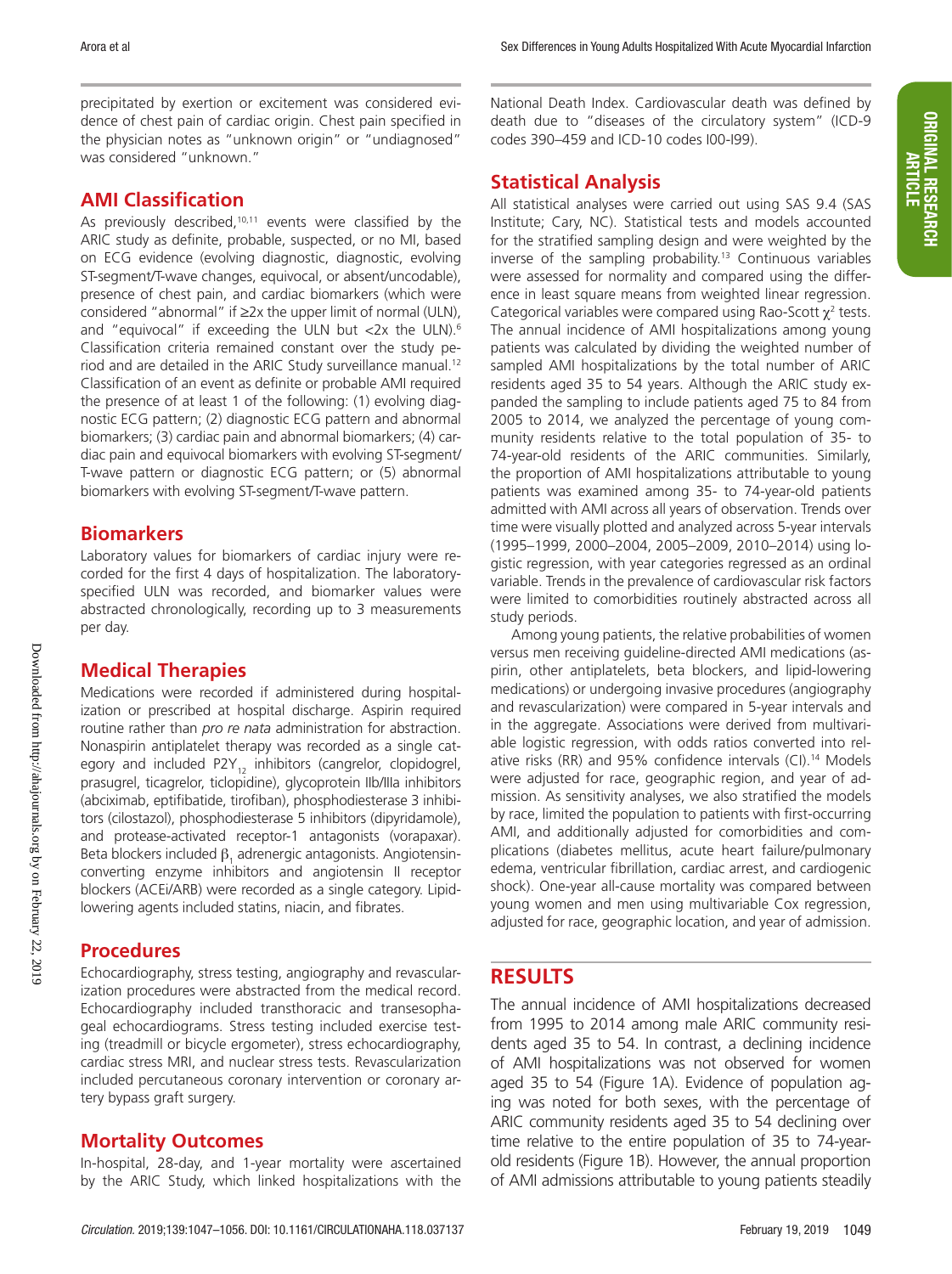

**Figure 1. Population and hospitalization trends.**

Temporal trends in the incidence of acute myocardial infarction among residents of the ARIC communities who are young (35–54 years), (**A**); the percentage of total ARIC communities' residents (35–74 years) who are young (35–54 years), (**B**); and the percentage of 35-74-year-old patients admitted with acute myocardial infarction who are young (35–54 years), (**C**). The Atherosclerosis Risk in Communities Surveillance Study, 1995 to 2014.

increased over time, with the largest increase observed in women (Figure 1C). When analyzed across 5-year intervals (1995–1999, 2000–2004, 2005–2009, and 2010–2014), the proportion of AMI admissions attributable to young patients significantly increased, from 27% to 32%; *P* for trend<0.0001 (21% to 31% among women [*P* for trend <0.0001] and 30% to 33% among men [*P* for trend = 0.1]. Stratified trends among black women, white women, black men, and white men are shown in Table 1.

From 1995 to 2014, medical records from 28 732 weighted AMI hospitalizations (15 081 unweighted) were abstracted from sampled patients aged 35 to 74. Of these, 8737 (30%) were young, constituting our study population (Table 2). Compared with young men, young women were more often black (52% versus 41%), and more likely to have medical insurance (85% versus 78%), history of hypertension (71% versus 64%), diabetes mellitus (39% versus 26%), chronic kidney disease (24% versus 19%), and prior stroke (10% versus 6%), when aggregated across 1995 to 2014. However, young women were less likely to be smokers (48% versus 57%). During the hospital visit, acute pulmonary edema/heart failure was more frequent among women (28% versus 22%). On the other hand, young women were less likely to have ST-segment elevation myocardial infarction (STEMI) compared with their male counterparts (16% versus 26%).

Among young women and men admitted with AMI, the annual prevalence of smoking steadily decreased, while the prevalence of hypertension and diabetes increased (Figure 2). History of previous AMI remained stable over time. When examined across 5-year intervals, the overall prevalence of hypertension significantly increased (59% to 73%, *P* for trend<0.0001) as did prevalence of diabetes mellitus (25% to 35%, *P* for trend<0.0001). On the other hand, prevalence of smoking significantly decreased (60% to 52%, *P* for trend=0.0002) and history of prior AMI remained comparable (32% to 27%, *P* for trend=0.1), Table 3.

Compared with young men, at the time of hospitalization, young women were less likely to be administered lipid-lowering medications (63% versus 72%; *P*<0.0001), nonaspirin antiplatelet therapy (51% versus 62%; *P*<0.0001), beta blockers (81% versus 84%; *P*=0.04), or ACEi/ARBs (59% versus 64%; *P*=0.02); and less often underwent invasive coronary angiography (59% versus 66%; *P*=0.0009) or revascularization (38% versus 50%; *P*<0.0001). However, women were more likely to be imaged by echocardiography (58% versus 53%; *P*=0.008). Aspirin administration (86% versus 89%; *P*=0.09); and noninvasive stress testing (7% versus 8%; *P*=0.6) did not differ by sex. Annual trends in the administration of therapies for young women and men presenting with AMI are shown in Figure 3.

When aggregated across 1995 to 2014 and adjusted for race, ARIC center, and year of admission, women had a 13% lower probability of receiving lipidlowering agents (RR=0.87; 95% CI, 0.80–0.94), 17% lower probability of receiving nonaspirin antiplatelets (RR=0.83; 95% CI, 0.75–0.91), 7% lower probability of receiving angiography (RR=0.93; 95% CI, 0.86–0.99), and 21% lower probability of receiving revascularization (RR=0.79; 95% CI, 0.71–0.87). The adjusted probabilities of aspirin administration (RR=0.98; 95% CI, 0.94–1.01) and receipt of beta blockers (RR=0.96; 95% CI, 0.91–0.99) were comparable. As shown in Figure 4, lower utilization of nonaspirin antiplatelets and lipid-lowering agents persisted for women relative to men, irrespective of non-ST-segment elevation myocardial infarction or ST-segment elevation myocardial infarction classification. However, the overall sample of patients classified with ST-segment elevation myocardial infarction was small (n=1788). Adjusted probabili-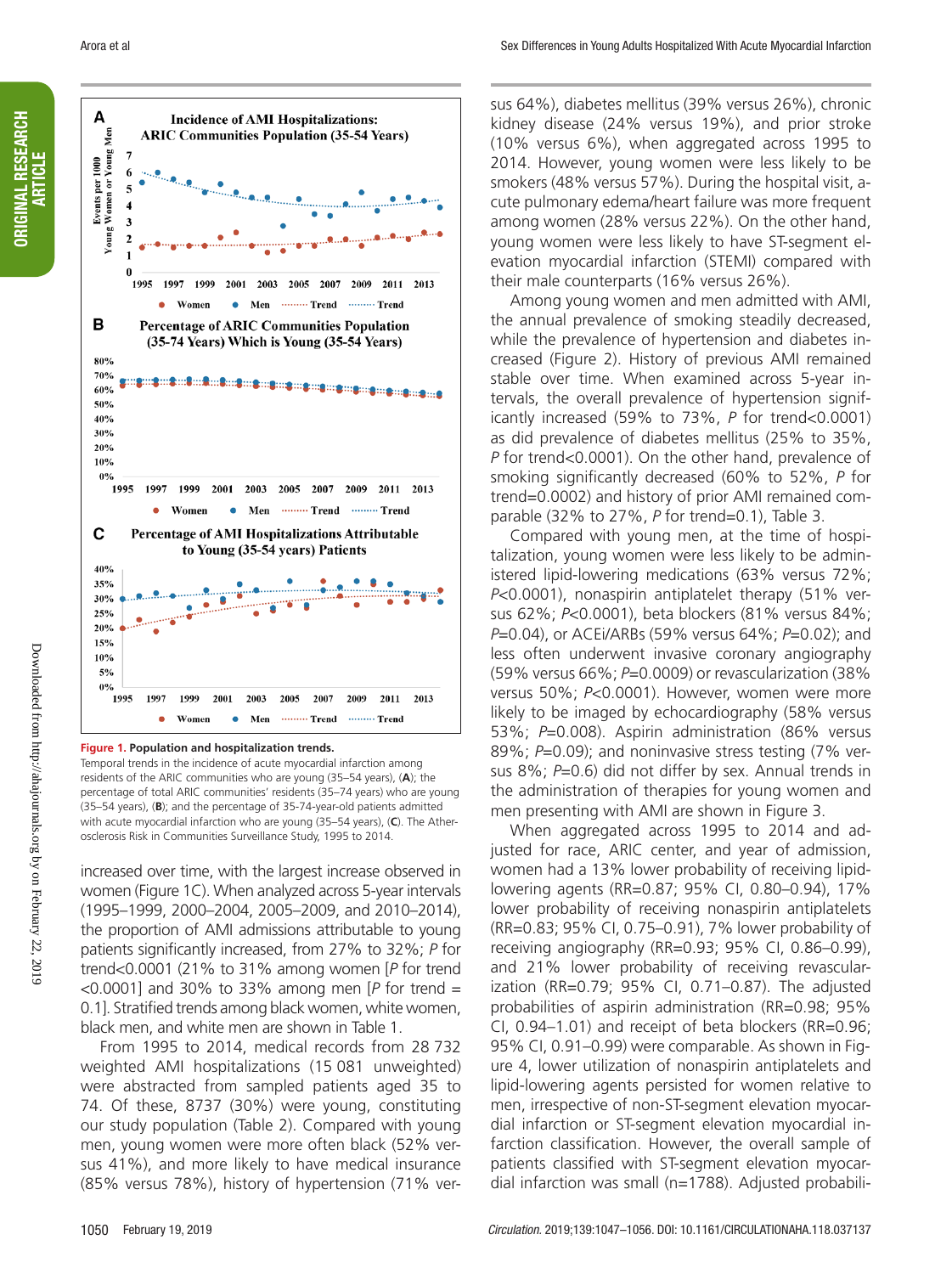**Table 1. Proportion of Patients Admitted With Acute Myocardial Infarction Who are Young (35–54 Years), Relative to the Entire Demographic Subgroup Sample of 35-74-Year-Old Patients Presenting With Acute Myocardial Infarction**

|             | 1995-1999      |                   | 2000-2004    |                   | 2005-2009      |                   | 2010-2014      |                   | 20-Year      |
|-------------|----------------|-------------------|--------------|-------------------|----------------|-------------------|----------------|-------------------|--------------|
|             | <b>Total</b>   | <b>Proportion</b> | <b>Total</b> | <b>Proportion</b> | <b>Total</b>   | <b>Proportion</b> | <b>Total</b>   | <b>Proportion</b> | <b>Trend</b> |
| <b>AMI</b>  | <b>Sampled</b> | Young             | Sampled      | Young             | <b>Sampled</b> | Young             | <b>Sampled</b> | Young             | P Value      |
| All         | 7605           | 2073 (27%)        | 6398         | 1941 (30%)        | 6563           | 2118 (32%)        | 8166           | 2605 (32%)        | 0.002        |
| Women       | 2548           | 546 (21%)         | 2219         | 622 (28%)         | 2398           | 722 (30%)         | 3209           | 993 (31%)         | < 0.0001     |
| Men         | 5056           | 1527 (30%)        | 4179         | 1319 (32%)        | 4166           | 1396 (34%)        | 4956           | 1612 (33%)        | 0.1          |
| Black women | 769            | 248 (32%)         | 776          | 292 (38%)         | 935            | 368 (39%)         | 1582           | 605 (38%)         | 0.2          |
| White women | 1779           | 298 (17%)         | 1443         | 330 (23%)         | 1462           | 355 (24%)         | 1627           | 388 (24%)         | 0.003        |
| Black men   | 1024           | 454 (44%)         | 1072         | 478 (45%)         | 1273           | 615 (48%)         | 2114           | 825 (39%)         | 0.1          |
| White men   | 4033           | 1072 (27%)        | 3107         | 841 (27%)         | 2893           | 781 (27%)         | 2842           | 787 (28%)         | 0.6          |

The Atherosclerosis Risk in Communities Surveillance Study, 1995 to 2014.

ties of guideline-directed AMI therapies were consistently lower for young women compared to young men when stratified by race, when limiting the population to patients with first-time AMI, or with additional adjustment for clinical course and comorbidities (Tables I-III in the online-only Data Supplement).

**Table 2. Demographics and Clinical Characteristics of Young Patients (35–54 Years) Admitted With Acute Myocardial Infarction**

|                                             | Women      | <b>Men</b> |          |  |  |  |
|---------------------------------------------|------------|------------|----------|--|--|--|
| <b>Characteristic</b>                       | $N = 2884$ | $N = 5853$ | P Value  |  |  |  |
| Demographics                                |            |            |          |  |  |  |
| Age ( $mean \pm SE$ )                       | $48+0.2$   | $48+0.1$   | 0.2      |  |  |  |
| Black                                       | 1513 (52%) | 2372 (41%) | < 0.0001 |  |  |  |
| Heath insurance*                            | 1449 (85%) | 2342 (78%) | 0.003    |  |  |  |
| Medical history                             |            |            |          |  |  |  |
| Smoking                                     | 1348 (48%) | 3276 (57%) | < 0.0001 |  |  |  |
| Hypertension                                | 2023 (71%) | 3715 (64%) | 0.0005   |  |  |  |
| Diabetes mellitus                           | 1110 (39%) | 1534 (26%) | < 0.0001 |  |  |  |
| Chronic kidney diseaset                     | 433 (24%)  | 612 (19%)  | 0.07     |  |  |  |
| Prior revascularization                     | 642 (22%)  | 1418 (24%) | 0.3      |  |  |  |
| Prior myocardial infarction                 | 750 (26%)  | 1588 (28%) | 0.5      |  |  |  |
| Stroke                                      | 280 (10%)  | 338 (6%)   | 0.0003   |  |  |  |
| Hospital visit                              |            |            |          |  |  |  |
| ST-segment elevation‡                       | 420 (16%)  | 1368 (26%) | < 0.0001 |  |  |  |
| Acute heart failure/<br>pulmonary edema     | 797 (28%)  | 1289 (22%) | 0.004    |  |  |  |
| Cardiogenic shock                           | 82 (3%)    | 120 (2%)   | 0.2      |  |  |  |
| Ventricular fibrillation/<br>cardiac arrest | 203 (7%)   | 316 (5%)   | 0.09     |  |  |  |

SE indicates standard error. The Atherosclerosis Risk in Communities Surveillance Study, 1995 to 2014.

\*Health insurance status not routinely abstracted prior to 2005, and available for 4699 patients

†Serum creatinine not routinely abstracted prior to 2005, and available for 3719 patients. Chronic kidney disease defined by estimated glomerular filtration rate <45 mL/min/1.73 m<sup>2</sup> using Chronic Kidney Disease Epidemiology Collaboration (CKD-EPI) formula, or receipt of hemodialysis.

‡Classifications of ST-segment elevated myocardial infarction vs. non-ST-segment elevation myocardial infarction available in a subset of patients (n=7844) with sufficient electrocardiographic data.

When grouped into 5-year intervals, emerging sex differences were observed for receipt of lipid-lowering agents and coronary revascularization (Table 4); probabilities of receiving other guideline-directed therapies changed little over time between the 2 sexes.

Among these young AMI patients, the overall allcause mortality was modest and similar between women and men (1% versus 2% for in-hospital, 4% each for 28-day, and 9% versus 7% for 1-year). Annual trends in all-cause mortality are shown in Figure I in the online-only Data Supplement. Cardiovascular mortality was also similar between women and men (1% each for in-hospital, 2% each for 28-day), but marginally higher for women by 1 year of follow up (5% versus 3%; *P*=0.08). After adjustment for race, hospital geographic location, and year of admission, the hazard of 1-year all-cause mortality was comparable for women versus men (HR=1.10; 95% CI, 0.83–1.45).

## **DISCUSSION**

In this community-based surveillance of patients hospitalized with AMI, we observed a significant increase in patients presenting with AMI who were <55 years of age from 1995 to 2014. This trend parallels an increase in cardiovascular risk factors, including hypertension and diabetes mellitus, in this population. However, the increasing proportion of AMI attributable to young patients was most pronounced among women. Relative to young men, young women had a higher comorbidity burden, and a lesser likelihood of undergoing an invasive strategy or being managed with guideline-based AMI medications.

Previous studies in the US have investigated hospitalizations among young patients using administrative claims records.2 In contrast, the ARIC Surveillance study classifies AMI by standardized physician review of the medical record, providing a more comprehensive event classification and allowing an analysis of trends spanning several decades. The increase in AMI hospitaliza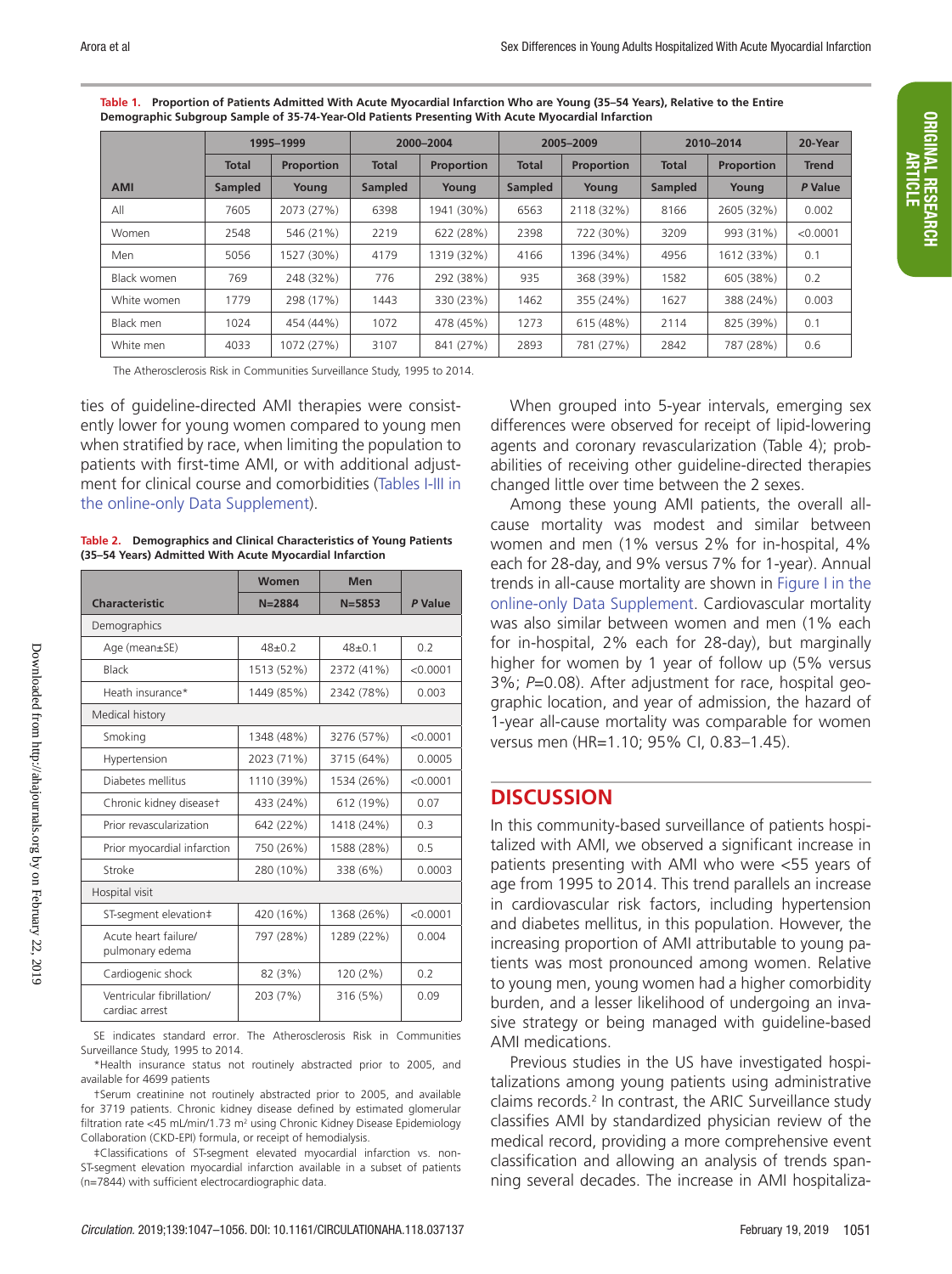ORIGINAL RESEARCH ARTICLE

**ORIGINAL RESEARCH** 



**Figure 2. Prevalence and temporal trends in cardiovascular risk factors among young (35–54 years) women and men presenting with acute myocardial infarction.**

The Atherosclerosis Risk in Communities Surveillance Study, 1995 to 2014.

tions attributable to young patients is staggering in the background of the aging general US population.<sup>15</sup> Ideally, prevention of atherosclerotic cardiovascular disease should begin early in adolescence and young adulthood; however, few tools exist to assess the risk of coronary disease in these age groups.16 This likely results in decreased recognition of risk factors in young adults and suboptimal utilization of preventive strategies. An analysis from the Partners YOUNG-MI registry reported a low proportion (12.5%) of young adult patients on statins at the time of AMI; the authors advocate for improved risk assessment tools in this age group.<sup>17</sup> Sim-

**Table 3. Prevalence and Temporal Trends in Cardiovascular Risk Factors Among Young (35-54-Year-Old) Patients Presenting With Acute Myocardial Infarction**

|                      | 1995-1999  | 2000-2004  | 2005-2009  | 2010-2014  | <b>Trend</b> |
|----------------------|------------|------------|------------|------------|--------------|
| <b>Entire sample</b> | $N = 2073$ | $N = 1941$ | $N = 2118$ | $N = 2605$ | P Value      |
| Smoking              | 1188 (60%) | 1085 (57%) | 1023 (49%) | 1329 (52%) | 0.0002       |
| Hypertension         | 1178 (59%) | 1221 (63%) | 1432 (68%) | 1906 (73%) | < 0.0001     |
| Diabetes mellitus    | 516 (25%)  | 552 (28%)  | 666 (31%)  | 910 (35%)  | < 0.0001     |
| Prior MI             | 641 (32%)  | 457 (24%)  | 537 (26%)  | 703 (27%)  | 0.1          |
| Women                | $N = 546$  | $N = 622$  | $N = 722$  | $N = 993$  |              |
| Smoking              | 282 (56%)  | 310 (51%)  | 306 (43%)  | 449 (46%)  | 0.01         |
| Hypertension         | 352 (66%)  | 432 (70%)  | 500 (70%)  | 740 (75%)  | 0.05         |
| Diabetes mellitus    | 186 (34%)  | 237 (38%)  | 257 (36%)  | 429 (36%)  | 0.07         |
| Prior MI             | 149 (28%)  | 151 (24%)  | 174 (25%)  | 276 (28%)  | 0.8          |
| Men                  | $N = 1527$ | $N = 1319$ | $N = 1396$ | $N = 1612$ |              |
| Smoking              | 906 (62%)  | 774 (59%)  | 716 (52%)  | 880 (56%)  | 0.02         |
| Hypertension         | 827 (56%)  | 789 (60%)  | 932 (68%)  | 932 (68%)  | < 0.0001     |
| Diabetes mellitus    | 330 (22%)  | 315 (24%)  | 409 (29%)  | 481 (30%)  | 0.001        |
| Prior MI             | 492 (34%)  | 306 (23%)  | 363 (27%)  | 427 (27%)  | 0.06         |

MI indicates myocardial infarction. The Atherosclerosis Risk in Communities Surveillance Study, 1995 to 2014.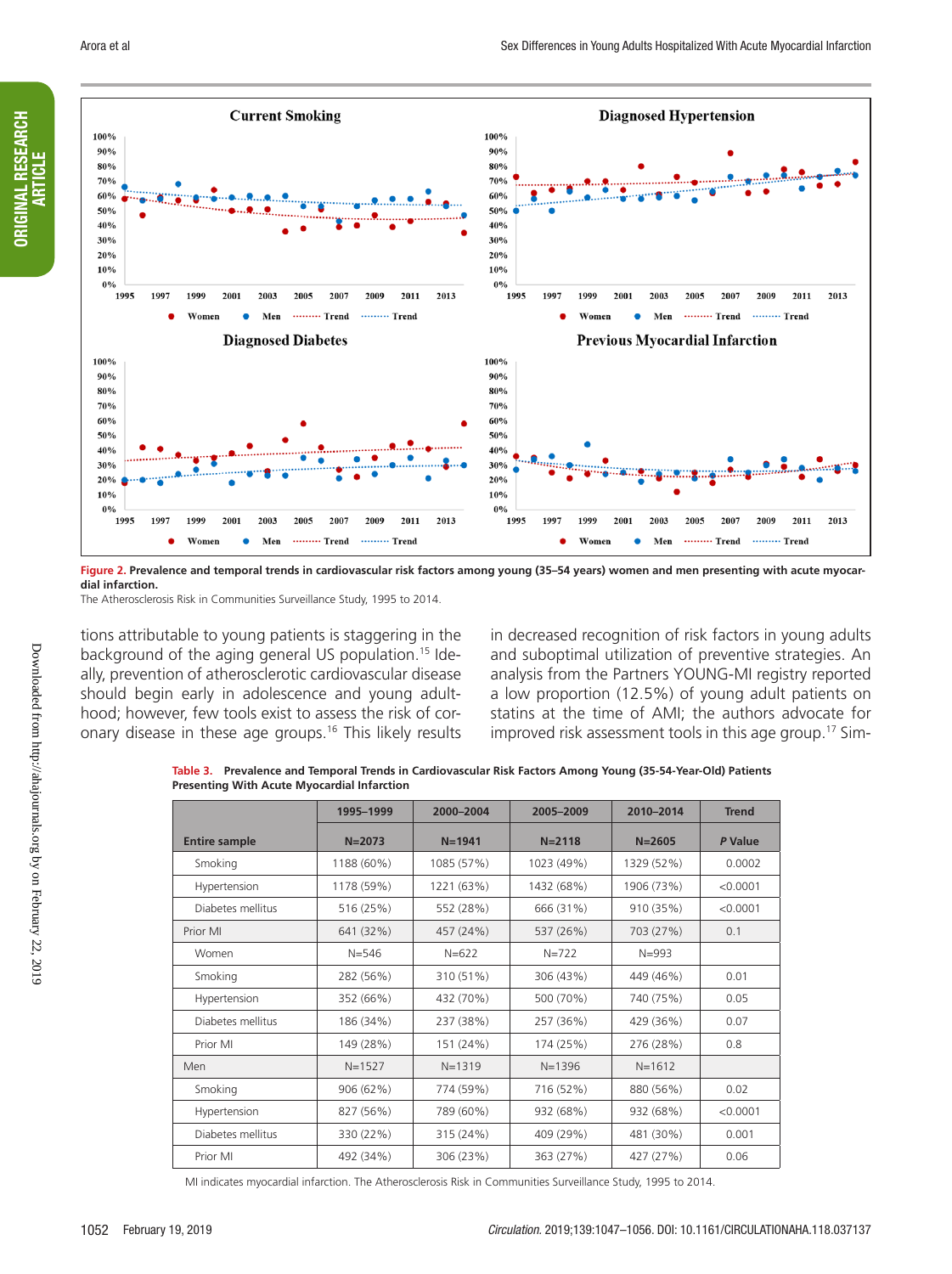ORIGINAL RESEARCH ARTICLE

**ORIGINAL RESEARCH** 



**Figure 3. Annual trends in administration of guideline-directed therapies among young (35–54 years) women and men presenting with acute myocardial infarction.\***

The Atherosclerosis Risk in Communities Surveillance Study, 1995 to 2014. \*Nonaspirin antiplatelets not routinely abstracted prior to 1996. Lipid lowering agents not routinely abstracted prior to 1998.

ilarly, in the VIRGO study (Variation in Recovery: Role of Gender on Outcomes of Young AMI Patients) study, only half of young AMI patients believed they were at risk for heart disease prior their event, despite a high overall prevalence of cardiac risk factors.<sup>18,19</sup>

While the proportion of young AMI hospitalizations remained fairly stable across 1995 to 2014 among men, AMI hospitalizations attributable to young patients steadily increased among women, becoming comparable to that of young men in more recent years. Our observations complement Canadian registries reporting an increase in AMI hospitalizations among women.20 The reasons for the rise in AMI hospitalizations among young women is likely multifactorial but may be related to modifiable risk factors. In the ARIC Community Surveillance study, young women presenting with AMI had more comorbidities and traditional

risk factors than their male counterparts with AMI. This may be reflective of trends in the general nonhospitalized population. In an analysis from the National Health and Nutritional Examination Survey comparing 1988 to 1994 and 1999 to 2004, the mean Framingham coronary risk score improved for men while it worsened for women, narrowing the gap in cardiovascular risk between sexes.<sup>21</sup> We also noted that young women were more likely to be insured, which may have influenced care-seeking behavior and AMI hospitalizations.22

Clinical improvement in AMI management is an important priority for the Centers for Medicare and Medicaid Services Inpatient Quality Reporting program.<sup>23</sup> Quality improvement initiatives have led to better outcomes for patients with AMI, irrespective of sex.<sup>23</sup> In this analysis from the ARIC Community Surveillance, young women presenting with AMI had a higher co-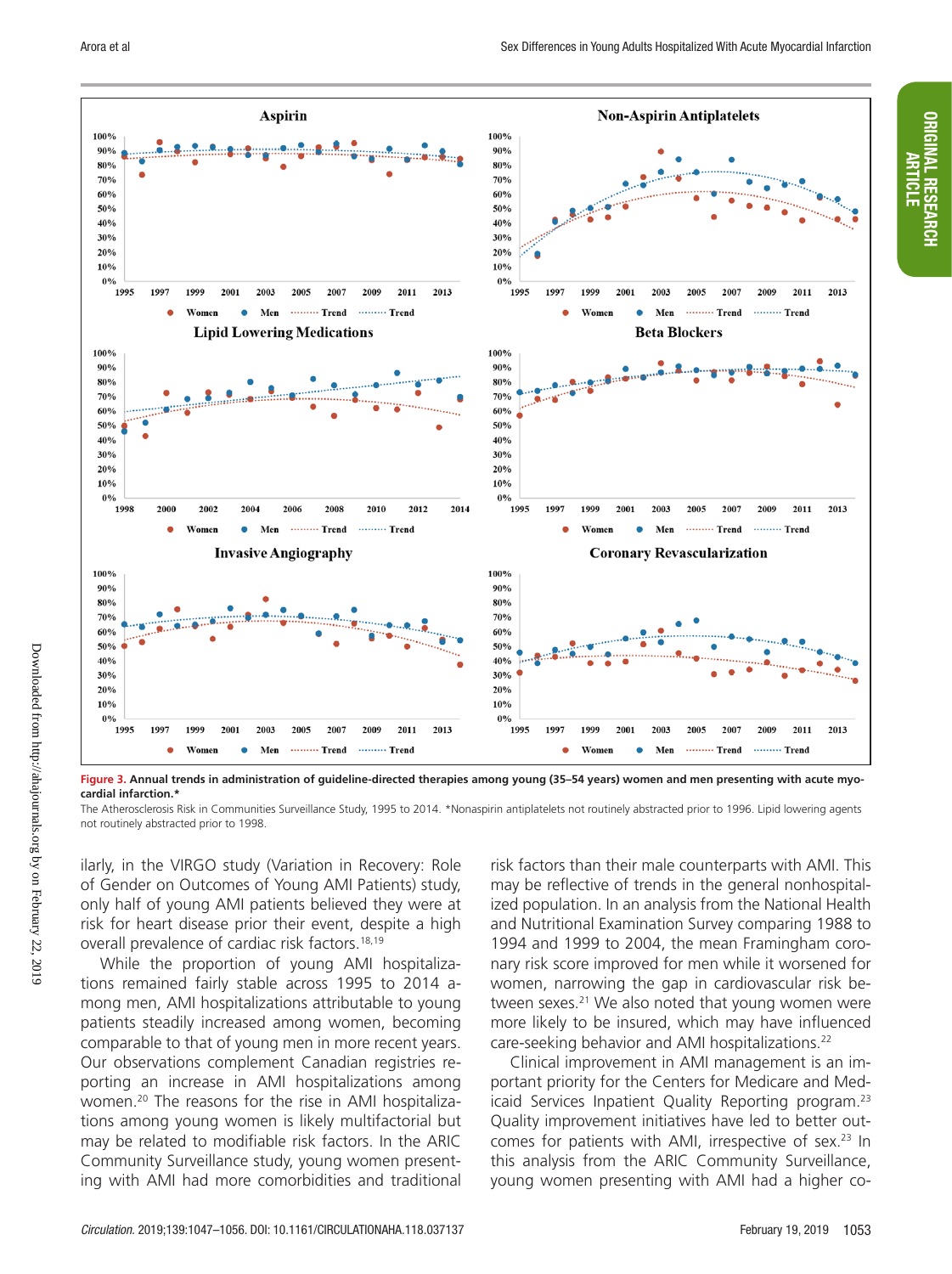| <b>All AMI Hospitalizations</b>    | Relative Probability (95% CI)        |
|------------------------------------|--------------------------------------|
| Aspirin                            | 0.98(0.94, 1.01)                     |
| Non-Aspirin Antiplatelet           | 0.83(0.75, 0.91)                     |
| Lipid Lowering Agent               | 0.87(0.80, 0.94)                     |
| <b>Beta Blocker</b>                | 0.96(0.91, 0.99)                     |
| <b>Invasive Angiography</b>        | 0.93(0.86, 0.99)                     |
| Coronary Revascularization         | 0.79(0.71, 0.87)                     |
| <b>NSTEMI Hospitalizations</b>     |                                      |
| Aspirin                            | 0.98(0.93, 1.03)                     |
| Non-Aspirin Antiplatelet           | 0.84(0.74, 0.94)                     |
| Lipid Lowering Agent               | 0.89(0.80, 0.97)                     |
| <b>Beta Blocker</b>                | 0.95(0.89, 1.00)                     |
| Invasive Angiography               | 0.94(0.85, 1.02)                     |
| Coronary Revascularization         | 0.76(0.66, 0.86)                     |
| <b>STEMI Hospitalizations</b>      |                                      |
| Aspirin                            | 0.96(0.85, 1.01)                     |
| Non-Aspirin Antiplatelet           | 0.91(0.76, 1.00)                     |
| <b>Lipid Lowering Agent</b>        | 0.86(0.72, 0.97)                     |
| Beta Blocker                       | 1.01 (0.93, 1.07)                    |
| Invasive Angiography               | 1.01 (0.91, 1.08)                    |
| Coronary Revascularization         | 0.94(0.81, 1.06)                     |
| Therapy more likely for men <----- | -----> Therapy more likely for women |
| .5                                 |                                      |

**Figure 4. Relative probabilities of young women versus young men receiving guideline-directed therapies for acute myocardial infarction.\*** The Atherosclerosis Risk in Communities Surveillance study, 1995 to 2014.

\*Models adjusted for race, geographic location (Forsyth County, NC; Jackson, MS; Minneapolis, MN; or Washington County, MD), and year of hospital admission.

morbidity burden and were less likely to undergo angiography or be managed by guideline-based AMI medications. These observations are consistent with the VIRGO study, which reported greater prevalence of diabetes mellitus, heart failure, chronic obstructive pulmonary disease, chronic kidney disease, and morbid obesity among women compared with men.<sup>18,19</sup> An association between higher comorbidity burden and lower likelihood of angiography or evidence-based care has been reported in older patients presenting with AMI.24,25 Whether these associations extend to young adults with a lower likelihood of frailty is uncertain. It is possible that a greater proportion of women presented with type 2 myocardial infarction, given their greater comorbidity burden and decreased rates of revascularization. Although sex differences in management of AMI based are well known in older adults,<sup>7,8</sup> few studies to date have demonstrated sex-specific differences in management of AMI among young patients. $26,27$ 

Although the Centers for Medicare and Medicaid Services Inpatient Quality Improvement Program has focused on improving management and outcomes of patients with AMI, few initiatives have focused on improving cardiometabolic risk profiles, particularly for women.<sup>1</sup> Traditionally misconceived as a "man's disease", recognition of cardiovascular risk in female patients is lower than for male patients with similar risk profiles.<sup>28</sup> However, atherosclerotic cardiovascular disease is the leading cause of death in women.<sup>1</sup> Moreover, there are several nontraditional cardiac risk factors unique to women, such as gestational diabetes mellitus, preeclampsia, eclampsia, and early menopause or menarche.<sup>29,30</sup> Social determinants of health such as psychosocial stressors and poverty, both with higher prevalence in women, are also associated with increased cardiovascular risk.<sup>28,31</sup>

We believe an integrated, multifaceted approach is needed to promote effective primordial, primary, and secondary prevention strategies among at-risk women. To understand further the distinct cardiovascular risk profile and to define treatment pathways in women, clinical trials could be designed specifically for women. Guidelines focused on preventing cardiovascular diseases in women should continue to be updated and implemented in practice, to assist clinicians in clinical decision-making.32 Expanding initiatives such as the American Heart Association Go Red for Women campaign to increase awareness about cardiovascular disease risk in women through media and other outlets should also be encouraged.

Our study has some limitations. The ARIC Community Surveillance Study is localized to 4 US communities and may not be generalizable to the entire nation. Clinical data were limited by availability in the medical record and abstraction priority. Temporal changes in diagnostic testing and documentation may have influenced trends in risk factors over time. We were un-

|                           | Women vs Men (Ref.): Relative Probabilities* |                     |                     |                     |         |  |
|---------------------------|----------------------------------------------|---------------------|---------------------|---------------------|---------|--|
| <b>Therapy</b>            | 1995-1999                                    | 2000-2004           | 2005-2009           | 2010-2014           | P Value |  |
| Aspirin                   | $0.96(0.86 - 1.02)$                          | $0.98(0.90 - 1.04)$ | $1.02(0.93 - 1.06)$ | $0.96(0.86 - 1.03)$ | 0.8     |  |
| Non-aspirin antiplatelett |                                              | $0.95(0.83 - 1.06)$ | $0.75(0.61 - 0.89)$ | $0.79(0.65 - 0.94)$ | 0.3     |  |
| Lipid lowering agentt     |                                              | $1.01(0.89 - 1.11)$ | $0.86(0.72 - 0.98)$ | $0.80(0.67 - 0.91)$ | 0.005   |  |
| Beta blocker              | $0.94(0.83 - 1.04)$                          | $1.00(0.92 - 1.06)$ | $0.98(0.89 - 1.04)$ | $0.92(0.81 - 0.99)$ | 0.2     |  |
| Invasive angiography      | $0.94(0.82 - 1.06)$                          | $0.95(0.84 - 1.06)$ | $0.91(0.76 - 1.05)$ | $0.88(0.73 - 1.03)$ | 0.3     |  |
| Revascularization         | $0.97(0.81 - 1.14)$                          | $0.88(0.74 - 1.02)$ | $0.63(0.49 - 0.79)$ | $0.72(0.56 - 0.88)$ | 0.002   |  |

**Table 4. Relative Probabilities of Guideline-Directed Therapies, Comparing Young (34-54-Year-Old) Women and Men Presenting With Acute Myocardial Infarction**

Ref. indicates reference. The Atherosclerosis Risk in Communities Surveillance Study, 1995 to 2014.

\*Models adjusted for race (black or white), geographic location (Forsyth County, NC; Jackson, MS; Minneapolis, MN; or Washington County, MD), and year of hospital admission.

†Non-aspirin antiplatelets not routinely abstracted prior to 1996. Lipid lowering agents not routinely abstracted prior to 1998.

‡Management trends over time assessed by testing the multiplicative interaction between sex and time, adjusted for race, geographic location, and year of admission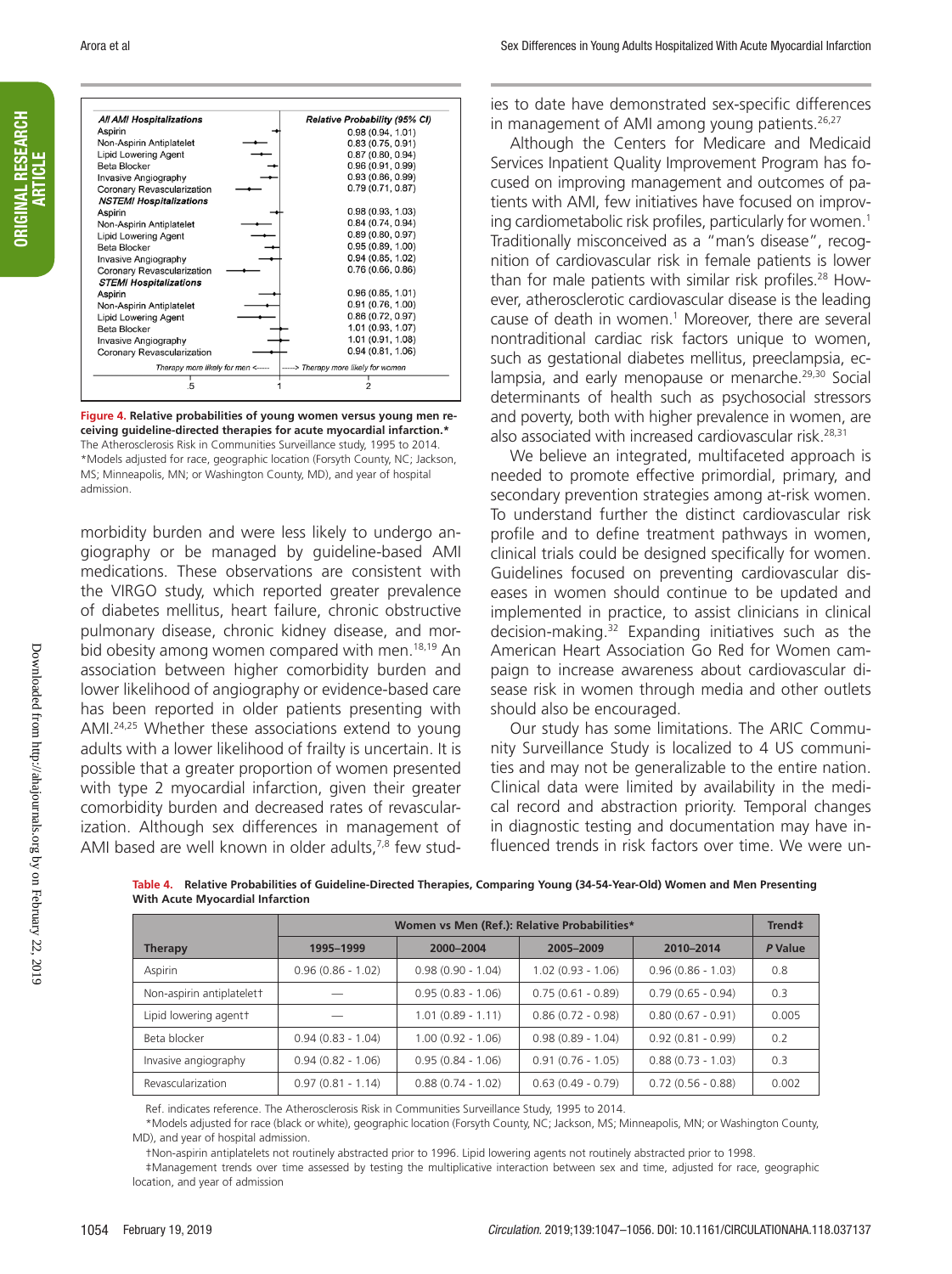able to evaluate trends in obesity, but the prevalence of diabetes mellitus significantly increased from 1995 to 2014; associations between diabetes mellitus and obesity are well-established.<sup>33,34</sup> Substance use, such as cocaine and marijuana, was not abstracted from the medical record but is a known risk factor that is prevalent among young patients presenting with AMI.<sup>35</sup> Mortality in this young population was modest, limiting the statistical power of comparisons between women and men. Other clinically-relevant endpoints, such as hospital readmissions or major adverse cardiovascular events, may prove to differ by sex for young patients with AMI; however, these outcomes were not available for analysis. Finally, specific troponin assays and their associated sensitivities varied across hospital systems and over time, potentially influencing trends in AMI detection. Our study also has several noteworthy strengths. The ARIC Study provides a large, multi-year surveillance of 4 diverse US communities, allowing an analysis of contemporary trends spanning several decades. Clinical and laboratory values were meticulously collected by certified abstractors following standardized protocols. AMI was classified and adjudicated by physician review of the medical records, and mortality outcomes verified by the National Death Index.

## **CONCLUSIONS**

Young patients presenting with AMI are becoming increasingly common, have high prevalence of cardiometabolic comorbidities, and face 1-year mortality rates that approach 10%. Relative to young men, young women presenting with AMI have a higher comorbidity burden and a lower likelihood of undergoing an invasive strategy or receiving guideline-based AMI therapies. These observations from the ARIC Community Surveillance study have important health implications considering the increased disability-adjusted life years associated with AMI at a younger age. There is an enduring need for effective preventive strategies to reduce the burden of cardiovascular disease in the young population, especially among young women. Ongoing primordial, primary, and secondary prevention efforts are urgently needed to promote uniform and guideline-based care targeting AMI, associated cardiometabolic comorbidities, and adverse health behaviors in the young population.

#### **ARTICLE INFORMATION**

Received July 30, 2018; accepted October 19, 2018.

Guest Editor for this article was Judith H. Lichtman, PhD.

The online-only Data Supplement is available with this article at https:// www.ahajournals.org/doi/suppl/10.1161/circulationaha.118.037137.

#### **Correspondence**

Melissa Caughey, PhD, Division of Cardiology, University of North Carolina, Chapel Hill NC, 27599. Email caughey@med.unc.edu

#### **Affiliations**

Division of Cardiology, University of North Carolina School of Medicine, Chapel Hill (S.A., G.S., M.C.) Department of Epidemiology, University of North Carolina Gillings School of Global Public Health, Chapel Hill (S.A., A.KN, W.R.) Brigham and Women's Hospital Heart and Vascular Center and Harvard Medical School, Boston, MA (A.Q., M.V, D.L.B.). Division of Cardiology, University of Texas Southwestern Medical Center, Dallas (A.P.). Social and Health Organizational Research and Evaluation Program, RTI International, Research Triangle Park, NC(D.P.); Division of Family Medicine, University of North Carolina School of Medicine, Chapel Hill (S.A.). Department of Radiology, Brigham and Women's Hospital, Harvard Medical School, Boston, MA (R.B.).

#### **Acknowledgments**

The authors thank the staff and participants of the ARIC study for their important contributions.

#### **Sources of Funding**

The Atherosclerosis Risk in Communities Study is carried out as a collaborative study supported by National Heart, Lung, and Blood Institute contracts (HHSN268201700001I, HHSN268201700002I, HHSN268201700003I, HH-SN268201700004I, HHSN268201700005I).

#### **Disclosures**

Dr Arman Qamar is supported by the NHLBI postdoctoral training grant T32 HL007604 and the American Heart Association Strategically Focused Research Network in Vascular Disease under award numbers 18SFRN3390085 (BWH-DH SFRN Center) and 18SFRN33960262 (BWH-DH Clinical Project). Dr Muthiah Vaduganathan is supported by the KL2/Catalyst Medical Research Investigator Training award from Harvard Catalyst | The Harvard Clinical and Translational Science Center (National Center for Advancing Translational Sciences, National Institutes of Health Award KL2 UL 1TR002541), and serves on advisory boards for AstraZeneca, Bayer AG, and Baxter Healthcare. Dr Deepak L. Bhatt discloses the following relationships - Advisory Board: Cardax, Elsevier Practice Update Cardiology, Medscape Cardiology, Regado Biosciences; Board of Directors: Boston VA Research Institute, Society of Cardiovascular Patient Care, TobeSoft; Chair: American Heart Association Quality Oversight Committee; Data Monitoring Committees: Baim Institute for Clinical Research (formerly Harvard Clinical Research Institute, for the PORTICO trial, funded by St. Jude Medical, now Abbott), Cleveland Clinic, Duke Clinical Research Institute, Mayo Clinic, Mount Sinai School of Medicine (for the ENVISAGE trial, funded by Daiichi Sankyo), Population Health Research Institute; Honoraria: American College of Cardiology (Senior Associate Editor, Clinical Trials and News, ACC. org; Vice-Chair, ACC Accreditation Committee), Baim Institute for Clinical Research (formerly Harvard Clinical Research Institute; RE-DUAL PCI clinical trial steering committee funded by Boehringer Ingelheim), Belvoir Publications (Editor in Chief, Harvard Heart Letter), Duke Clinical Research Institute (clinical trial steering committees), HMP Global (Editor in Chief, *Journal of Invasive Cardiology*), *Journal of the American College of Cardiology* (Guest Editor; Associate Editor), Population Health Research Institute (for the COMPASS operations committee, publications committee, steering committee, and USA national coleader, funded by Bayer), Slack Publications (Chief Medical Editor, Cardiology Today's Intervention), Society of Cardiovascular Patient Care (Secretary/Treasurer), WebMD (CME steering committees); Other: Clinical Cardiology (Deputy Editor), NCDR-ACTION Registry Steering Committee (Chair), VA CART Research and Publications Committee (Chair); Research Funding: Abbott, Amarin, Amgen, AstraZeneca, Bayer, Boehringer Ingelheim, Bristol-Myers Squibb, Chiesi, Eisai, Ethicon, Forest Laboratories, Idorsia, Ironwood, Ischemix, Lilly, Medtronic, PhaseBio, Pfizer, Regeneron, Roche, Sanofi Aventis, Synaptic, The Medicines Company; Royalties: Elsevier (Editor, Cardiovascular Intervention: A Companion to Braunwald's Heart Disease); Site Co-Investigator: Biotronik, Boston Scientific, St. Jude Medical (now Abbott), Svelte; Trustee: American College of Cardiology; Unfunded Research: Fractyl, FlowCo, Merck, Novo Nordisk, PLx Pharma, Takeda. The other authors have no relevant conflicts of interest to disclose.

#### **REFERENCES**

- 1. Wilmot KA, O'Flaherty M, Capewell S, Ford ES, Vaccarino V. Coronary heart disease mortality declines in the United States from 1979 through 2011: evidence for stagnation in young adults, especially women. *Circulation*. 2015;132:997–1002. doi: 10.1161/CIRCULATIONAHA.115.015293
- 2. Gupta A, Wang Y, Spertus JA, Geda M, Lorenze N, Nkonde-Price C, D'Onofrio G, Lichtman JH, Krumholz HM. Trends in acute myocardial in-